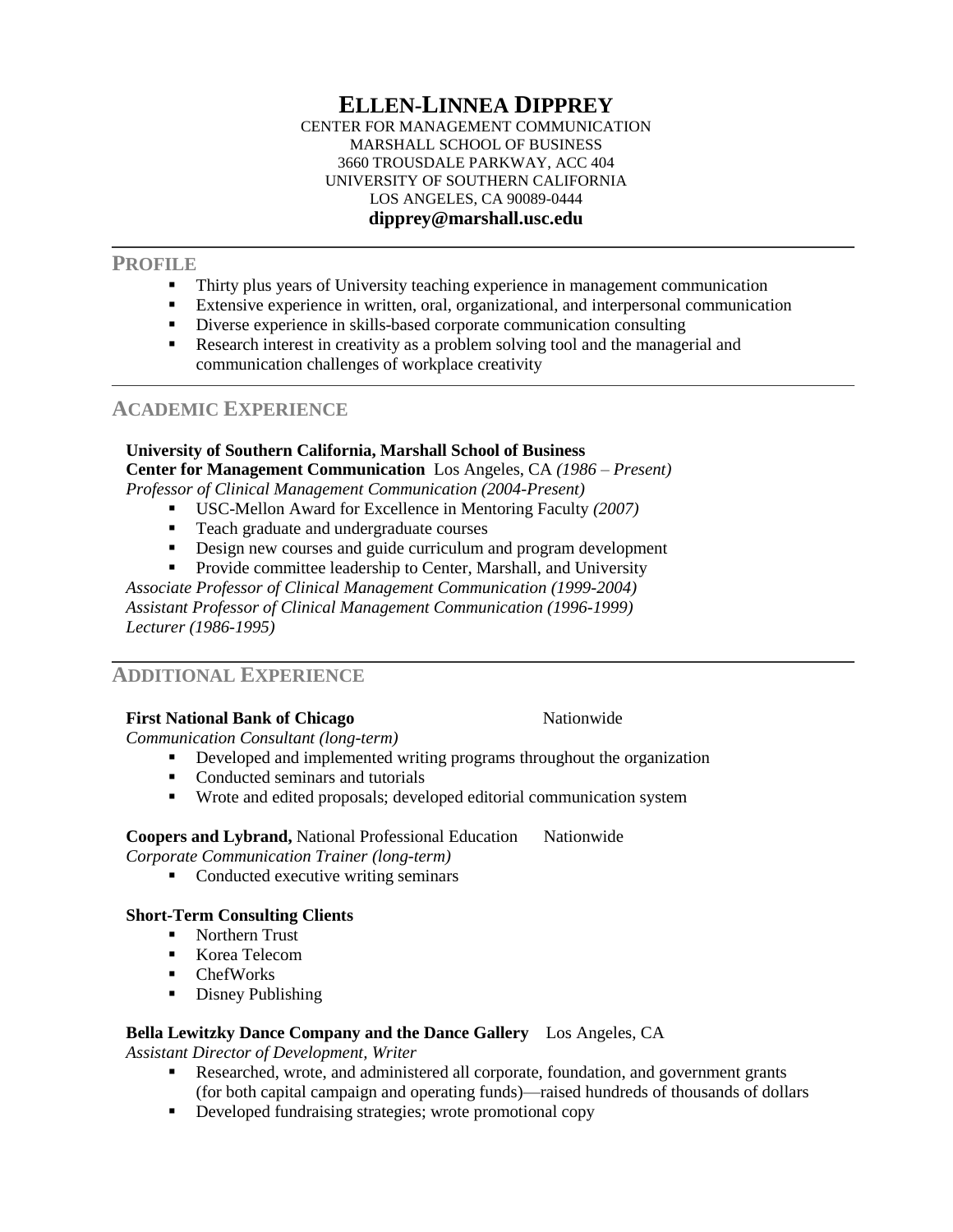## **Hearst Castle** San Simeon, CA

*Arts Analyst, Writer*

- Grant recipient from the W.R. Hearst Foundation
- **Prepared research, conservation studies, and art historical analyses**
- Provided broad editorial support; discovered forgery

#### **Sunset Magazine** Palo Alto, CA

*Stringer Correspondent*

- Won national writing competition sponsored by the Magazine Publishers Association
- Developed, wrote, and edited articles

## **EDUCATION**

#### **University of Southern California**

Master of Professional Writing with Distinction Emphasis: Filmic and Technical

## **University of California, Berkeley**

Bachelor of Arts with Distinction – History of Art Emphasis: Journalism

## **UNIVERSITY SERVICE**

## **USC Academic Senate**

*Elected Member representing the Marshall School of Business (2011—2012)*

## **USC Provost's Committee on Academic Leadership and Development**

*Appointed Member/Sub-committee Chair (2005 –2011)*

- Assess faculty development needs across University Park Campus and Health Science Campus; develop strategies and implement programs for comprehensive academic leadership development
- Chair sub-committee on Non-Tenure Track faculty development

## **USC Mellon Mentoring Forum**

 *Appointed Member (2008 –2010)*

 Assess faculty mentoring needs across University Park Campus and Health Science Campus; develop strategies and implement programs for mentoring to all faculty constituencies

## **USC Marshall School of Business Teaching, Training, and Learning Center**

*Associate (1996 – 2002/Continue on an informal basis)*

- Mentored faculty (one-on-one) to help develop teaching skills and address teaching-oriented concerns
- Developed and delivered new faculty teacher-training seminars
- Developed and delivered teaching-relating seminars and coaching to PhD students
- Represented the Teaching Center at international conferences
- Assisted in developing new Teaching, Technology, and Learning Center